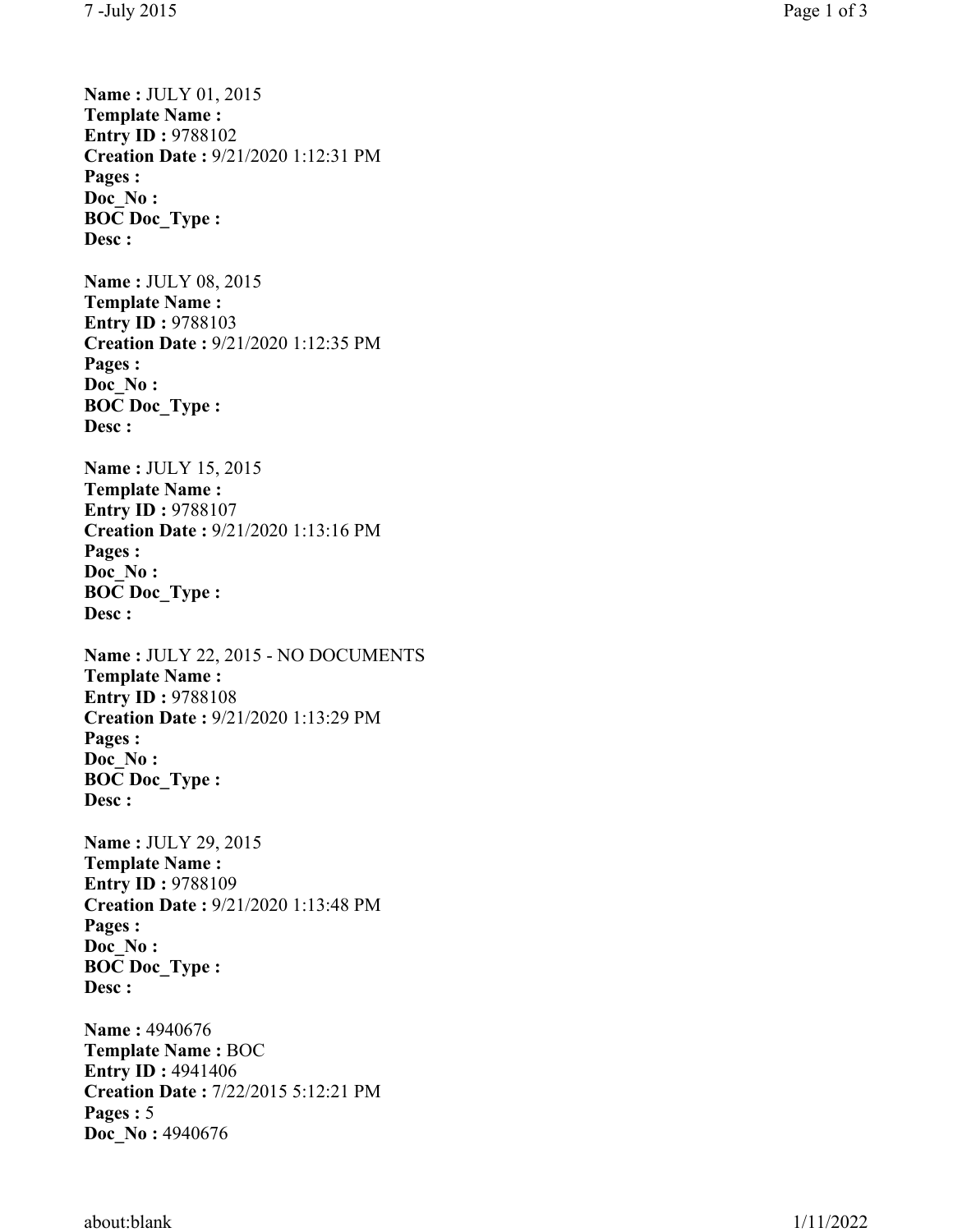## **BOC Doc\_Type :** OTHER **Desc :** MICHELS CORPORATION CERTIFICATE OF LIABILITY INSURANCE

**Name :** 4940688 **Template Name :** BOC **Entry ID: 4941405 Creation Date :** 7/22/2015 5:12:21 PM **Pages :** 8 **Doc\_No :** 4940688 **BOC Doc\_Type :** OTHER **Desc :** PERFORMANCE BOND - MICHAELS CORPORATION BOND NO. CCC#929618186 & LMIC#013127254

**Name :** ANNUAL TAX COLLECTION STATEMENT FY 2014-15 **Template Name :** BOC **Entry ID :** 4927179 **Creation Date :** 7/8/2015 2:00:56 PM **Pages :** 1 **Doc\_No :** 4927179 **BOC Doc\_Type :** OTHER **Desc :** TAX COLLECTOR'S ANNUAL STATEMENT OF TAXES COLLECTION FOR FISCAL YEAR 2014-2015

**Name :** CLAIMS - JULY 2015 **Template Name :** BOC **Entry ID :** 4963679 **Creation Date :** 8/20/2015 8:27:38 AM **Pages :** 14 **Doc\_No :** 4963678 **BOC Doc\_Type :** MISCELLANEOUS **Desc :** CLAIMS PAID JULY 2015

**Name :** CONTRACTS - JULY 2015 **Template Name :** BOC **Entry ID: 4981244 Creation Date :** 9/14/2015 1:13:53 PM **Pages :** 6 **Doc\_No :** 4981244 **BOC Doc\_Type :** OTHER **Desc :** JULY 2015 CONTRACTS

**Name :** FY 2014-2015 PROPERTY TAX SUMMARY **Template Name :** BOC **Entry ID :** 4927183 **Creation Date :** 7/8/2015 2:04:30 PM **Pages :** 1 **Doc\_No :** 4927183 **BOC Doc\_Type :** OTHER **Desc :** SUMMARY OF PROPERTY TAX COLLECTIONS FOR FISCAL YEAR ENDING JUNE 30, 2015 (ORS 311.531)